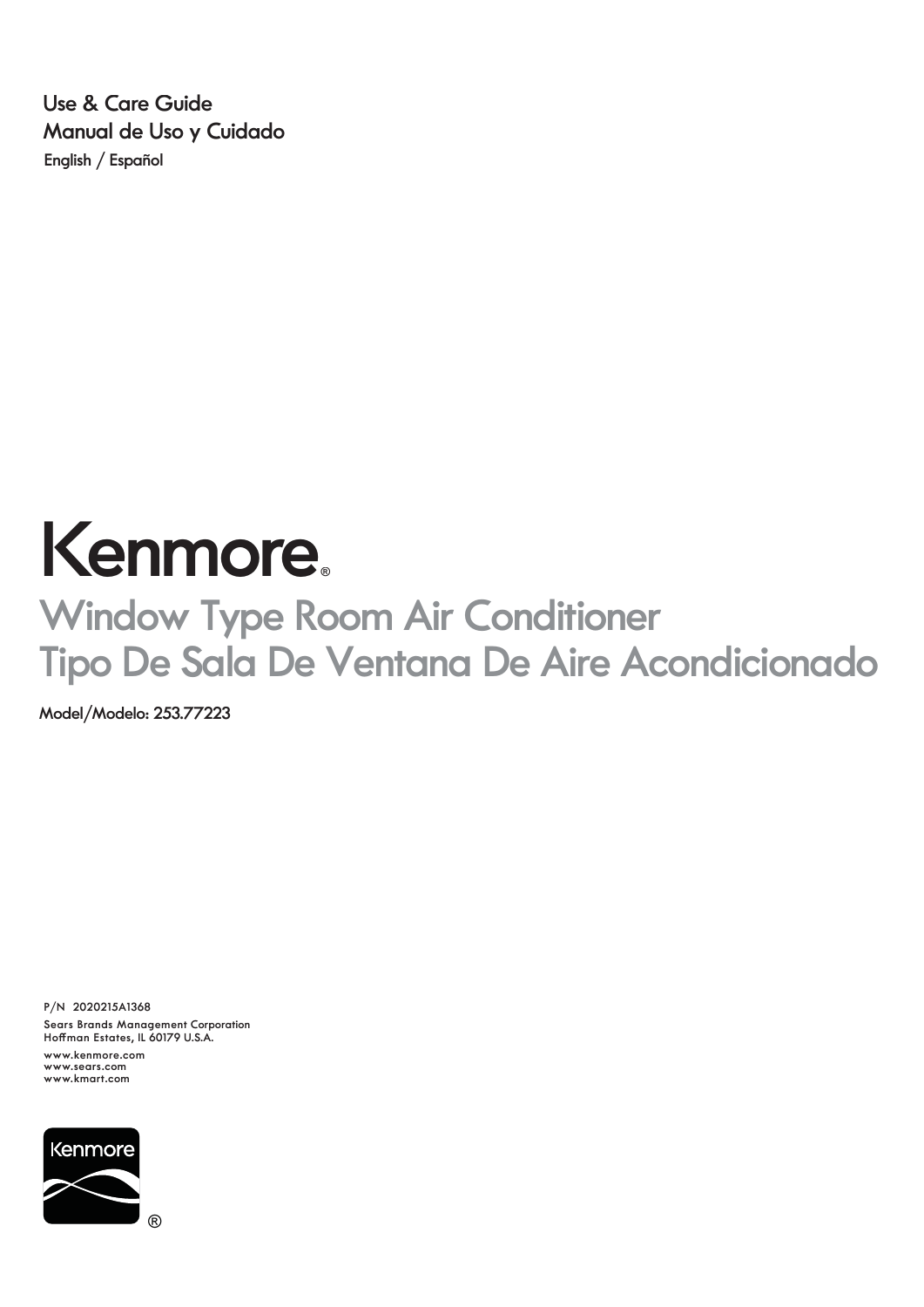#### TABLE OF CONTENTS

| Master Protection Agreements  3 |  |
|---------------------------------|--|
|                                 |  |
|                                 |  |
|                                 |  |

#### **KENMORE LIMITED WARRANTY**

WITH PROOF OF SALE, the following warranty coverage applies when this appliance is correctly installed, operated and maintained according to all supplied instructions.

FOR ONE YEAR from the date of sale this appliance is warranted against defects in material or workmanship. A defective appliance will receive free repair or replacement at option of seller.

FOR FIVE YEARS from the date of sale, the sealed refrigerant system of this appliance is warranted against defects in material or workmanship. New system components will be supplied for defective ones free of charge. You are responsible for the labor cost of component installation after the first year from the sale date.

For warranty coverage details to obtain free repair or replacement, visit the web page: www.kenmore.com/warranty.

All warranty coverage applies for only 90 DAYS from the sale date in the United States, and is void in Canada, if this appliance is ever used for other than private household purposes.

#### **This warranty covers ONLY defects in material and workmanship, and will NOT pay for:**

- 1. Expendable items that can wear out from normal use, including but not limited to filters, belts, bags or screw-in base light bulbs.
- 2. A service technician to clean or maintain this appliance, or to instruct the user in correct appliance installation, operation and maintenance.
- 3. Service calls to correct appliance installation not performed by Sears authorized service agents, or to repair problems with house fuses, circuit breakers, house wiring, and plumbing or gas supply systems resulting from such installation.
- 4. Damage to or failure of this appliance resulting from installation not performed by Sears authorized service agents, including installation that was not in accord with electrical, gas or plumbing codes.
- 5. Damage to or failure of this appliance, including discoloration or surface rust, if it is not correctly operated and maintained according to all supplied instructions.
- 6. Damage to or failure of this appliance, including discoloration or surface rust, resulting from accident, alteration, abuse, misuse or use for other than its intended purpose.
- 7. Damage to or failure of this appliance, including discoloration or surface rust, caused by the use of detergents, cleaners, chemicals or utensils other than those recommended in all instructions supplied with the product.
- 8. Damage to or failure of parts or systems resulting from unauthorized modifications made to this appliance.
- 9. Service to an appliance if the model and serial plate is missing, altered, or cannot easily be determined to have the appropriate certification logo.

#### **Disclaimer of implied warranties; limitation of remedies**

Customer's sole and exclusive remedy under this limited warranty shall be product repair or replacement as provided herein. Implied warranties, including warranties of merchantability or fitness for a particular purpose, are limited to one year on the appliance and five years on the sealed system, or the shortest period allowed by law. Seller shall not be liable for incidental or consequential damages. Some states and provinces do not allow the exclusion or limitation of incidental or consequential damages, or limitation on the duration of implied warranties of merchantability or fitness, so these exclusions or limitations may not apply to you.

This warranty applies only while this appliance is used in the United States or Canada\*.

This warranty gives you specific legal rights, and you may also have other rights which vary from state to state.

\* In-home repair service is not available in all Canadian geographical areas, nor will this warranty cover user or servicer travel and transportation expenses if this product is located in a remote area (as defined by Sears Canada Inc.) where an authorized servicer is not available.

#### **Sears Brands Management Corporation, Hoffman Estates, IL 60179 Sears Canada Inc., Toronto, Ontario, Canada M5B 2C3**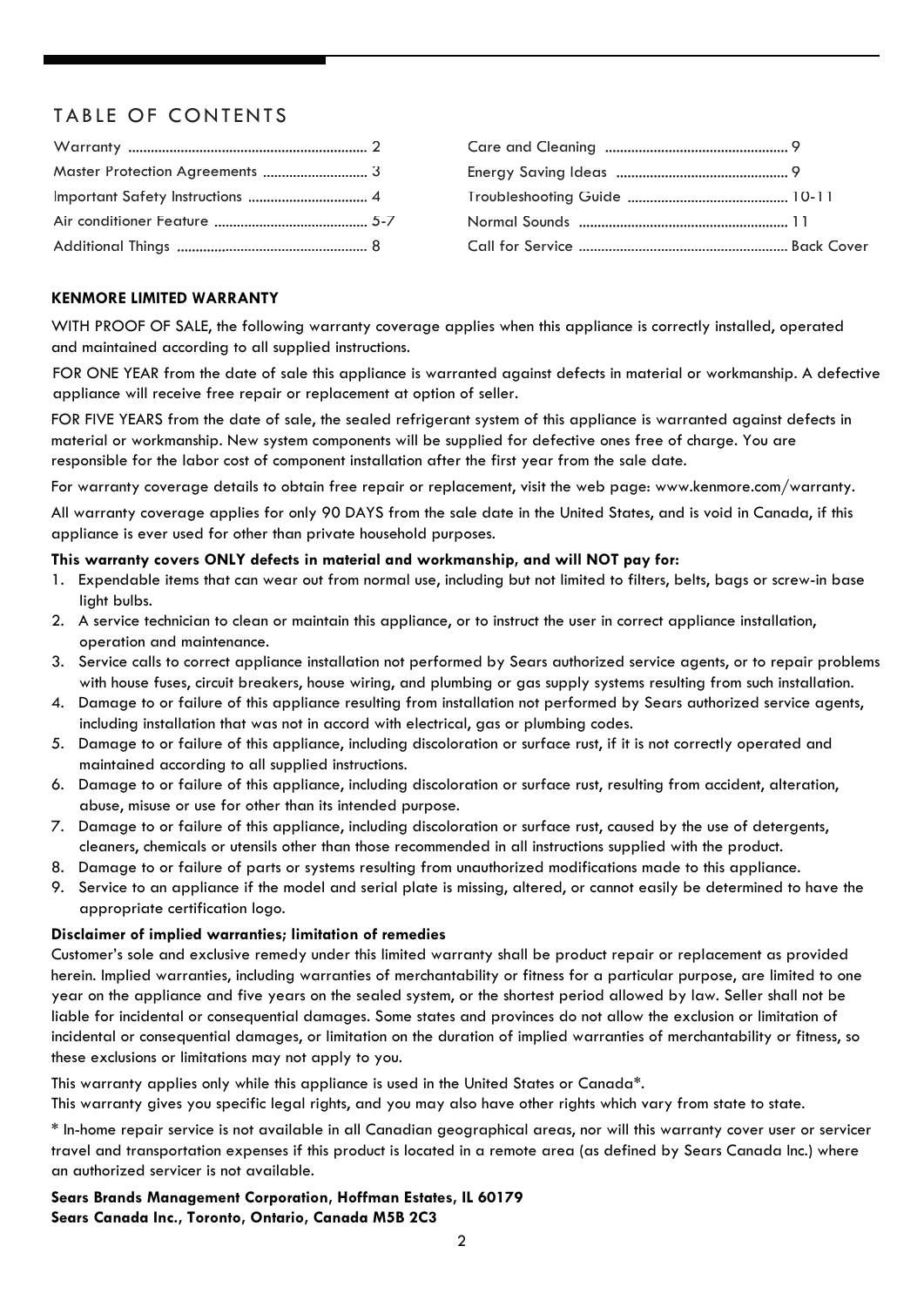#### **Master Protection Agreements**

*Congratulations on making a smart purchase.* Your new Kenmore**®** product is designed and manufactured for years of dependable operation. But like all products, it may require preventive maintenance or repair from time to time. That's when having a Master Protection Agreement can save you money and aggravation.

The Master Protection Agreement also helps extend the life of your new product. Here's what the Agreement\* includes:

- ☑ **Parts and labor** not just for repairing defects, but to help keep products operating properly **under normal use**. Our coverage goes **well beyond the product warranty**. No deductibles, no functional failure excluded from coverage — **real protection.**
- **Expert service** by a force of more than **10,000 authorized Sears service technicians,** which means someone you can ☑ trust will be working on your product.
- ⊠ **Unlimited service calls and nationwide service,** as often as you want us, whenever you want us.
- ☑ **"No-lemon" guarantee** – replacement of your covered product if four or more product failures occur within twelve months.
- $\triangledown$ **Product replacement** if your covered product can't be fixed.
- ☑ **Annual Preventive Maintenance Check** at your request – no extra charge.
- **Fast help by phone** we call it **Rapid Resolution** phone support from a Sears representative on all products. ☑ Think of us as a "talking owner's manual."
- $\triangledown$ Power surge protection against electrical damage due to power fluctuations.
- ⊠ **\$250 Food Loss Protection** annually for any food spoilage that is the result of mechanical failure of any covered refrigerator or freezer.
- ⊠ **Rental reimbursement** if repair of your covered product takes longer than promised.
- **25% discount** off the regular price of any non-covered repair service and related installed parts.⊠

Once you purchase the Agreement, a simple phone call is all that it takes for you to schedule service. You can call anytime day or night, or schedule a service appointment online.

The Master Protection Agreement is a risk free purchase. If you cancel for any reason during the product warranty period, we will provide a full refund. Or, a prorated refund anytime after the product warranty period expires. Purchase your Master Protection Agreement today!

**Some limitations and exclusions apply. For prices and additional information in the U.S.A. call 1-800-827-6655.**

#### **\* Coverage in Canada varies on some items. For full details call Sears Canada at 1-800-361-6665.**

#### **Sears Installation Service**

*For Sears professional installation* of home appliances, garage door openers, water heaters, and other major home items, in the U.S.A. or Canada call **1-800-4-MY-HOME®.**

| <b>Read and Save These Instructions</b>                                                                                                                                                                                                                                                                                                                                                                 |  |  |
|---------------------------------------------------------------------------------------------------------------------------------------------------------------------------------------------------------------------------------------------------------------------------------------------------------------------------------------------------------------------------------------------------------|--|--|
| This Use & Care Guide provides specific operating instructions for your model. Use the<br>air conditioner only as instructed in this quide. These instructions are not meant to<br>cover every possible condition and situation that may occur. Common sense and<br>caution must be practiced when installing, operating, and maintaining any appliance.<br><b>Record Your Model and Serial Numbers</b> |  |  |
| Record in the space provided below the model and serial numbers. The serial plate is<br>located on the outside of the cabinet, or behind filter at the bottom of unit. Reading<br>the numbers may be easier by using a flashlight or by removing the cabinet front as<br>instructed under "Care and Cleaning."                                                                                          |  |  |
| Model Number : with a state of the state of the state of the state of the state of the state of the state of the state of the state of the state of the state of the state of the state of the state of the state of the state                                                                                                                                                                          |  |  |
|                                                                                                                                                                                                                                                                                                                                                                                                         |  |  |
|                                                                                                                                                                                                                                                                                                                                                                                                         |  |  |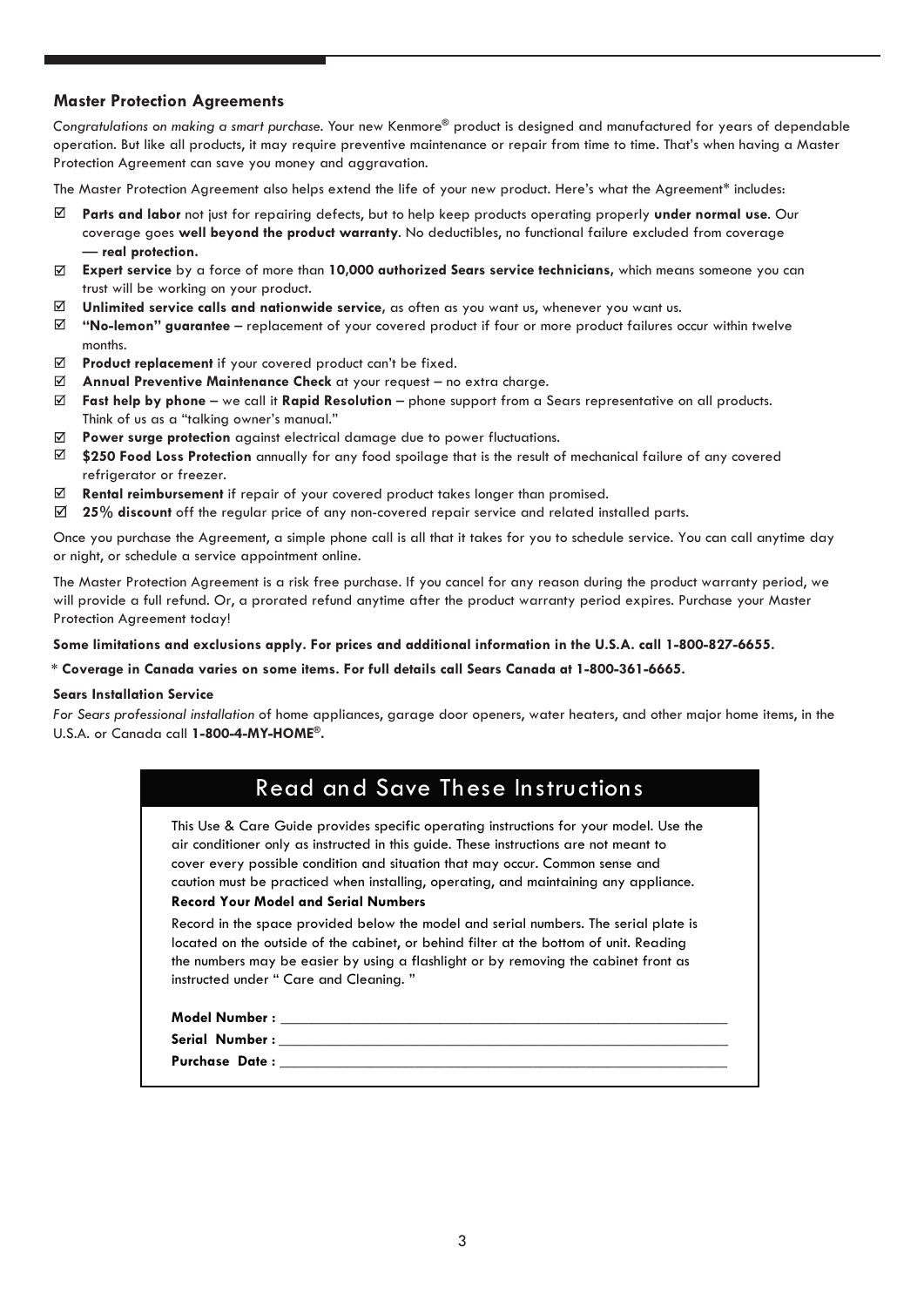#### **Important Safety Instructions**

**NOTE** The power supply cord with this air conditioner contains a current detection device designed to reduce the risk of fire.

Please refer to the section 'Operation of Current Device' for details.

In the event that the power supply cord is damaged, it cannot be repaired, and it must be replaced with a cord from the Product manufacturer.

**AWARNING** Avoid fire hazard or electric shock. Do not use an extension cord or an adaptor plug. Do not remove any prong from the power cord.



#### **Read all instructions before using this air conditioner.**

#### **WARNING For Your Safety**

Do not store or use gasoline or other flammable vapors and liquids in the vicinity of this or any other appliance. Read product labels for flammability and other warnings.

#### **Prevent Accidents WARNING**

To reduce the risk of fire, electrical shock, or injury to persons when using your air conditioner, follow basic precautions, including the following:

- Be sure the electrical service is adequate for the model you have chosen. This information can be found on the nameplate, which is located on the side of the cabinet.
- If the air conditioner is to be installed in a window, you will probably want to clean both sides of the glass first. If the window is a triple-track type with a screen panel included,remove the screen completely before installation.
- Be sure the air conditioner has been securely and correctly installed according to the separate installation instructions provided with this manual. Save this manual and the installation instructions for possible future use in removing or reinstalling this unit.
- When handling the air conditioner, be careful to avoid cuts from sharp metal fins on front and rear coils.

#### **Electrical Information WARNING**

The complete electrical rating of your new room air conditioner is stated on the serial plate. Refer to the rating when checking the electrical requirements.

- Be sure the air conditioner is properly grounded. To minimize shock and fire hazards, proper grounding is important. The power cord is equipped with a three-prong grounding plug for protection against shock hazards.
- Your air conditioner must be used in a properly grounded wall receptacle. If the wall receptacle you intend to use is not adequately grounded or protected by a time delay fuse or circuit breaker, have a qualified electrician install the proper receptacle.
- Do not run air conditioner without outside protective cover in place. This could result in mechanical damage within the air conditioner.
- **Do not use an extension cord or an adapter plug.**

#### **READ THIS SECTION BEFORE ATTEMPTING TO OPERATE AIR CONDITIONER.**

Unit must be upright for one hour prior to operating.

#### **Operation of Current Device**

Plug in & press RESET



The power supply cord contains a current device that senses damage to the power cord.

- To test your power supply cord do the following:
- 1. Plug in the Air Conditioner.
- 2. The power supply cord will have TWO buttons on the plug head. Press the TEST button. You will notice a click as the RESET button pops out.
- 3. Press the RESET button. Again you will notice a click as the button engages.
- 4. The power supply cord is now supplying electricity to the unit. (On some
- products this is also indicated by a light on the plug head).

#### **NOTES:**

- Do not use this device to turn the unit on or off.
- Always make sure the RESET button is pushed in for correct operation.
- The power supply cord must be replaced if it fails to reset when either the TEST button is pushed, or it cannot be reset. A new one can be obtained by contacting Sears at 1-800-4-MY-HOME®.
- . If power supply cord is damaged, it CANNOT be repaired. It MUST be replaced by one obtained by contacting Sears at 1-800-4-MY-HOME®.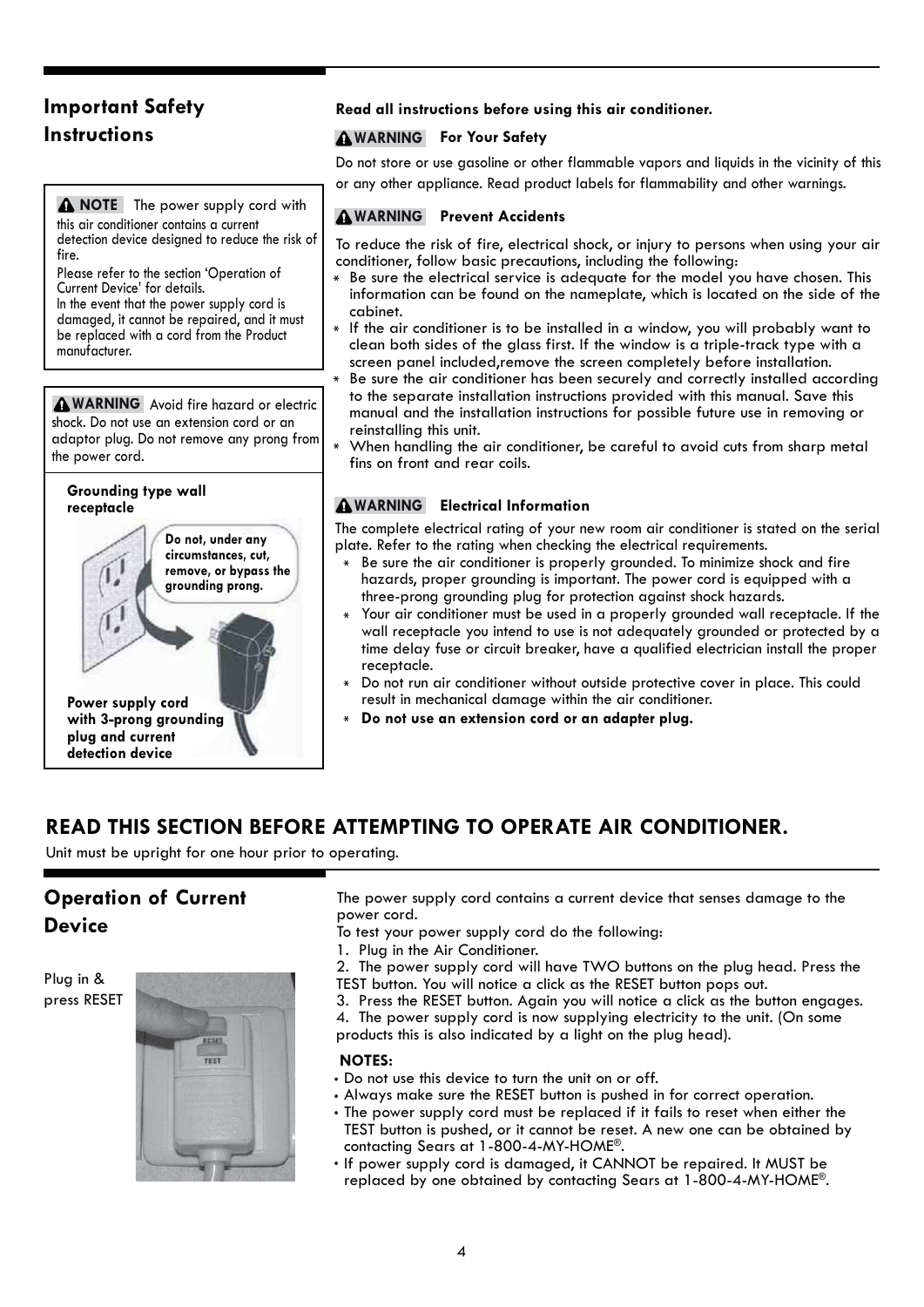#### **ELECTRONIC CONTROL Air Conditioner Features**

Before you begin, thoroughly familiarize yourself with the control panel and remote as shown below and all its functions, then touch the symbol pads for the functions you desire. **The unit can be controlled by the panel touch pads or with the remote control.**



**TOUCH PAD**

#### **REMOTE CONTROL**



#### **TO REPLACE BATTERY**



**Battery Size**: CR2025

Turn Remote Control upside down. Squeeze tab and pull to remove battery tray. Place battery in tray with POSITIVE("+") side facing UP, according to diagram. Re-insert battery tray.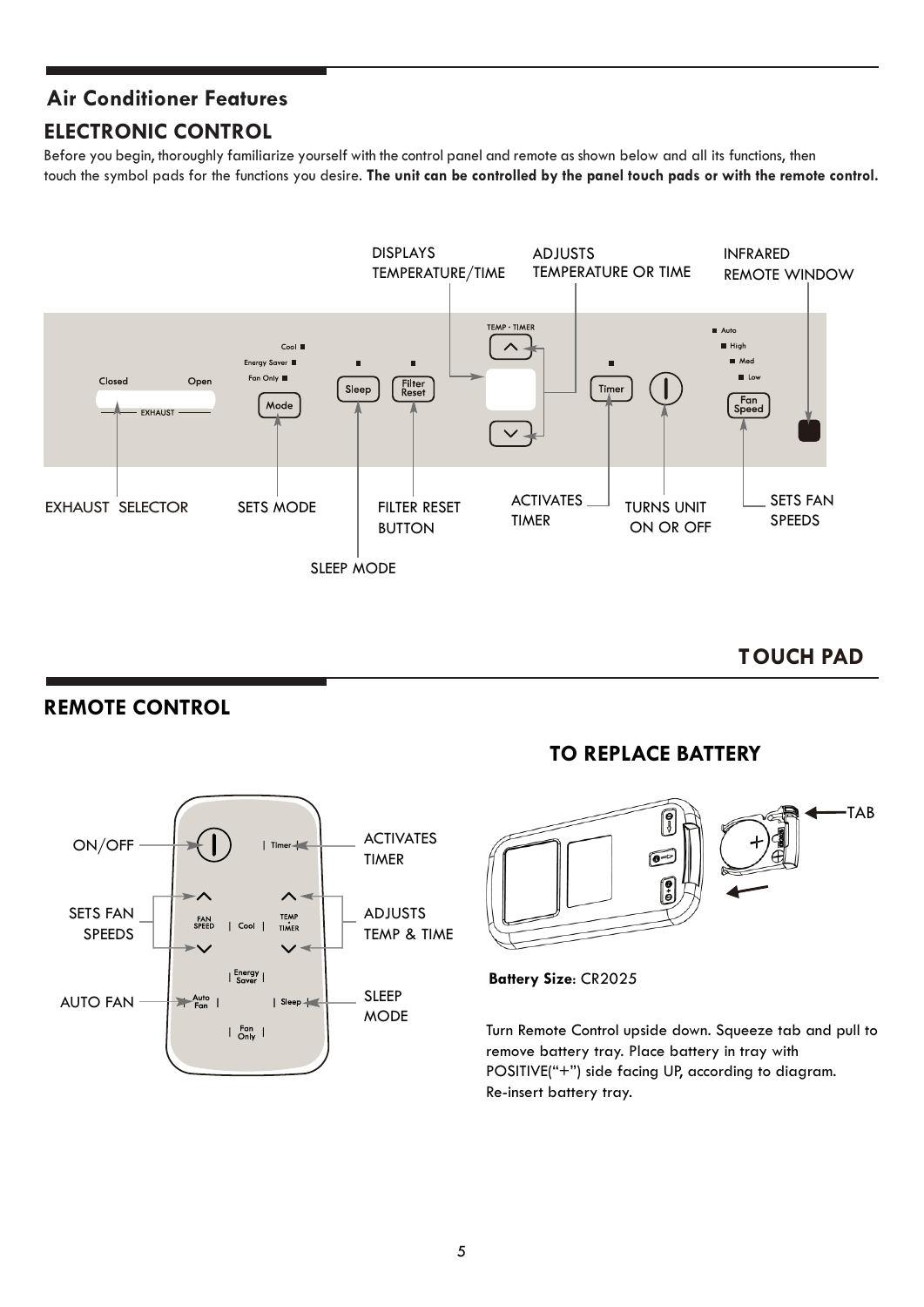#### **Air Conditioner Features (continued)**

Note: The following instructions describe the Control Panel Touch Pads. The same instructions apply to the Remote Control.

#### To turn unit on or off press the ON/OFF  $\textcircled{\textsc{I}}}$  button:



The unit is programmed to start in the energy saver mode, with auto fan speed and a temperature setting of 72 °F for maximum energy efficiency. We recommend just using the temperature buttons for controlling room comfort.

#### **To change the Temperature Setting use the UP and Down arrows as required:**





#### **To use Cool, press the MODE button to select:**



Note: In this mode, the fan remains on all the time with the compressor cycling on and off when room temperature is reached.

#### **To adjust Fan Speeds press the Fan Speed button and select:**



#### **To use the Auto Fan Feature press the Fan Speed button and select AUTO:**



Note: Fan speed starts at high and adjusts to a slower speed as the room temperature dictates. For example, if the room doesn't get too warm it will stay at the slowest speed. If the room temperature rises quickly, such as when a door is opened, it will automatically go to the highest speed. The fan speed will re-adjust back to the slowest speed as the room returns to the original set temperature.

#### **To operate on Fan Only, press the MODE button to select:**



Use Fan Only function to circulate room air without air conditioner cooling. You can use any fan speed you prefer and the actual room temperature will be displayed in the DISPLAY.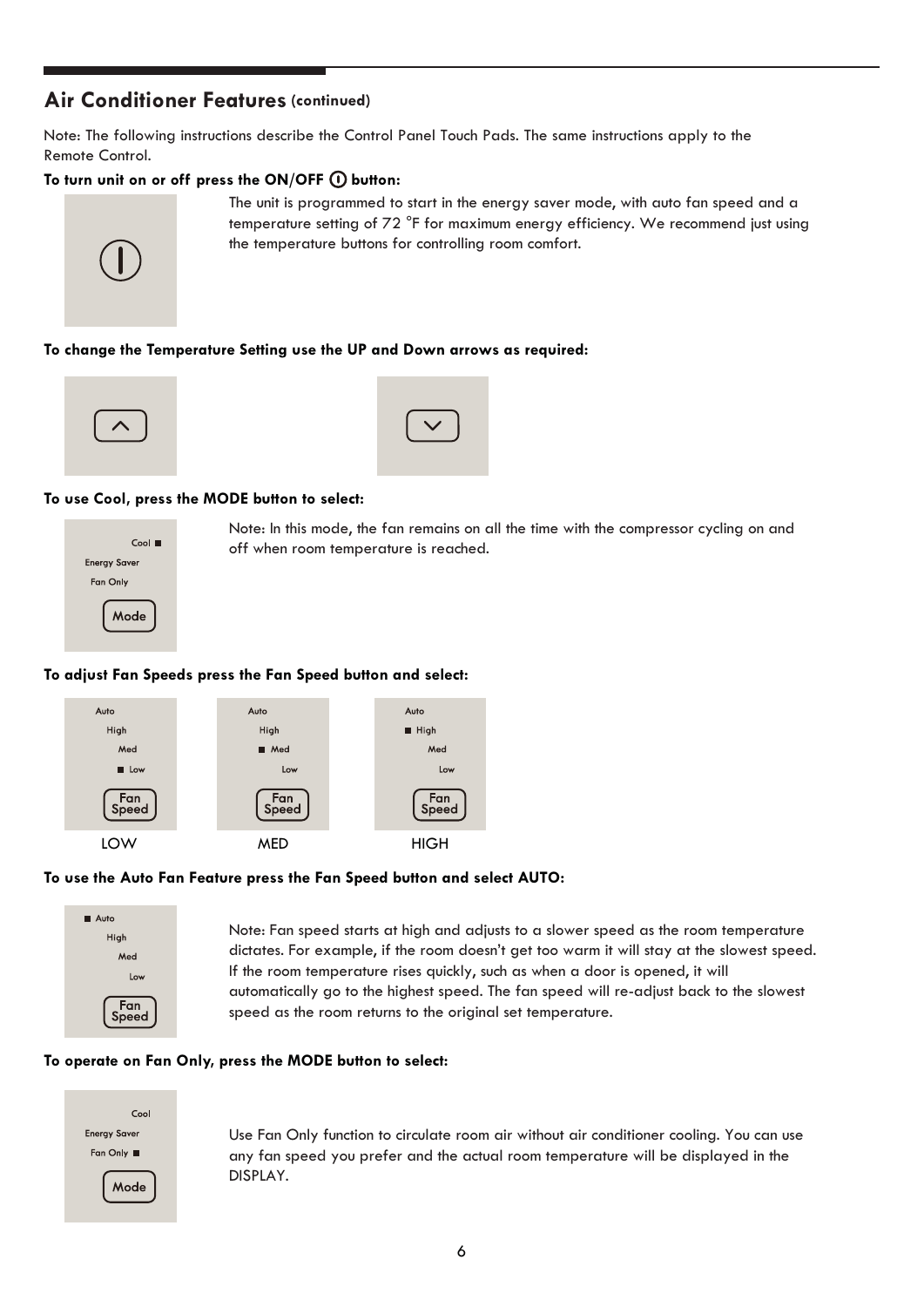#### **Air Conditioner Features**

**(continued)**

#### **To use Energy Saver press the MODE button to select:**



You will save energy usage in this mode. The compressor and motor will turn off once the room is at the desired temperature. The air will be sampled for 20 seconds every 10 minutes until the room is above the set temperature, at which point the compressor turns back on and the fan runs. The entire process is now repeated.

#### **To use the Sleep feature press the SLEEP button and the LED will illuminate:**



The set temperature will increase 2 °F 30 minutes after this mode is selected. It will increase again after 30 minutes by another 2 °F. It will stay at this set point for 7 hours, and then return to the original setting.

#### **To use the Timer function press the TIMER button and the LED will illuminate:**



Press the UP and DOWN arrows to select the desired time up to 24 hrs. The control will count down the time remaining in 1 and 0.5 hr increments. If you need to change the set temperature, press MODE then the UP/DOWN arrows. Then after 5 seconds the display will revert to the hours remaining. This mode can be cancelled by pressing the TIMER button. The mode will operate one time, then the above steps have to be repeated. NOTE: Timer button is functional when On/Off button is set to either On or Off. When set to On, the amount selected is the time remaining until the unit shuts Off. When set to Off, the amount is the time until the unit turns On.

#### **Check Filter Feature:**



After 250 hours of operation, the Filter Reset LED will light. This is a reminder to clean the filter housed behind the front panel to keep the unit operating efficiently. Pressing the FILTER RESET button for 3 seconds will reset this reminder and turn off the LED.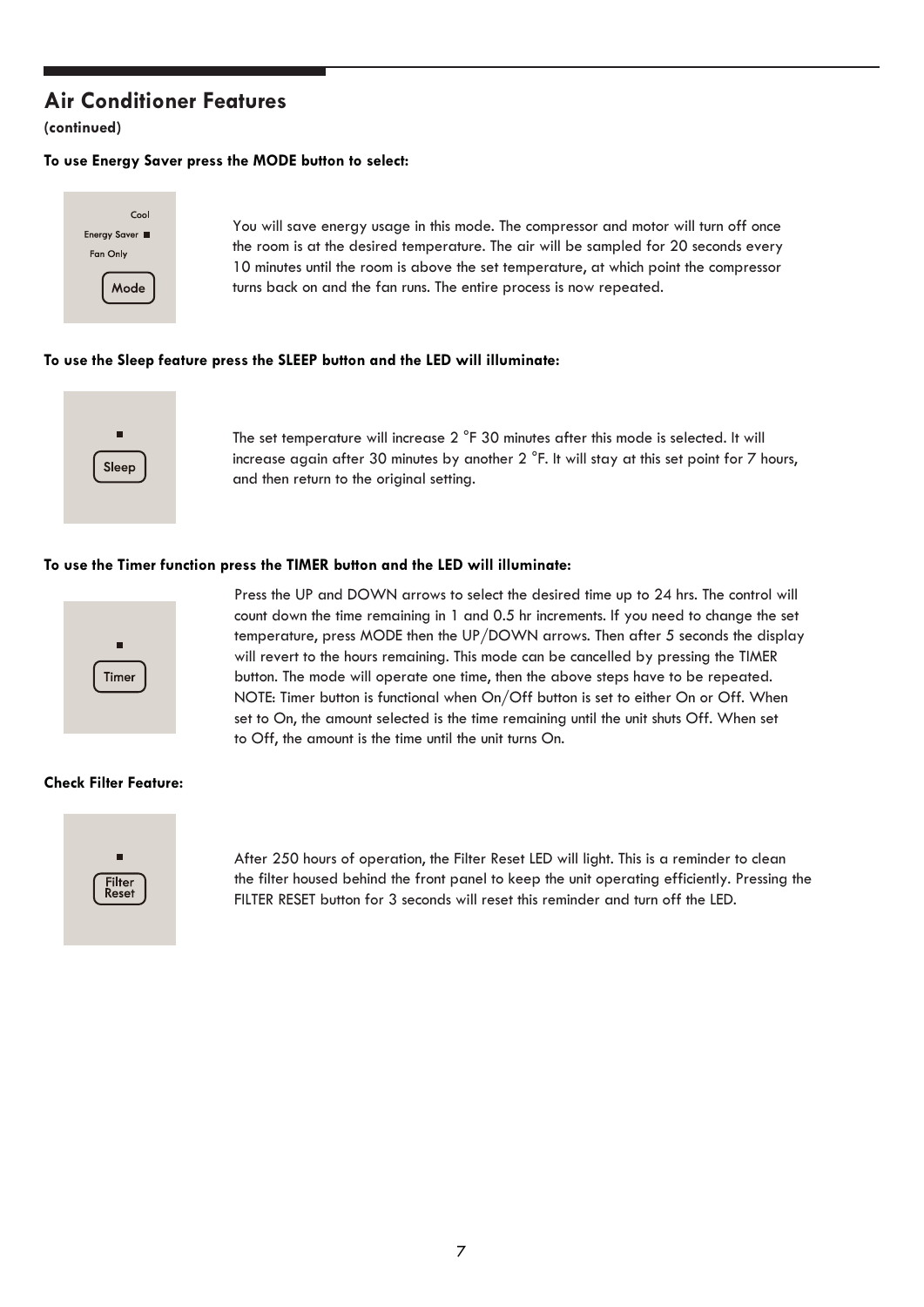#### **ADDITIONAL THINGS YOU SHOULD KNOW**

Now that you understand the basic operation functions, here are more control features with which you should become familiar.

- The "cool" circuit has an automatic 3 minute time delayed start if the unit is turned off and on quickly. This prevents overheating of the compressor and possible circuit breaker tripping. The fan will continue to run during this time.
- There is a 2-Second delay for the compressor shutting down when selecting FAN ONLY. This is to cover the possibility  $\ast$ of having to roll through to select another mode.
- The control will maintain the set temperature within 2 degrees Fahrenheit, between 60F and 90F degrees.
- If the unit is turned off in heat mode (if applicable) or fan only mode, it will return to the same setting when it is turned on again.
- When the unit is turned off in cool or energy saver mode, it will run in energy saver mode when it is turned on again, but  $\ast$ the setting of temperature and fan speed will remain.
- $*$  Models with a key hole overflow drain hole can use drain kit 5304481680 to connect a 1/2 inch drain hose for safe disposal of excess system water. This part can be ordered at www.SearsPartsDirect.com.



The control is capable of displaying temperature in degrees Fahrenheit or degrees Celsius. To convert from one to the other and back, press and hold both the "TEMP/TIMER" Up( $\wedge$ ) and Down ( $\vee$ ) buttons for 3 seconds.

12



#### **FAULT CODES :**

If the display reads "ES" or "AS", a sensor has failed. Contact 1-800-4-MY-HOME® for repair.

$$
\mathbf{E}\mathbf{S}
$$



Evaporator coil sensor Air temperature sensor

#### **AUTO RE-START :**

After a power outage, the unit will remember the last temperature and mode settings, and will return to these same settings once power is restored.

#### **EXHAUST CONTROL :**



This Exhaust Control allows the air conditioner to either recirculate inside air (CLOSED) or exhaust air to the outside (OPEN).

The CLOSED position is used when maximum cooling is desired. It may also be used for air recirculation without cooling when the air conditioner is set in any FAN position.

The OPEN position removes stale air from the room and exhausts it to the outside. Fresh air is drawn in through normal passages in the home.

#### **4-WAY LOUVERS**



Air directional louvers control air flow direction. Your air conditioner has the 4-way directional system described below.

The louvers will allow you to direct the air flow Up or Down and Left or Right throughout the room as needed. Use the central handle to adjust the air directional louvers side-to-side until the desired Left or Right direction is obtained. Pivot horizontal louvers with your fingertips until the desired Up/Down direction is obtained. There are a total of 4 possible air directional orientations available with this system.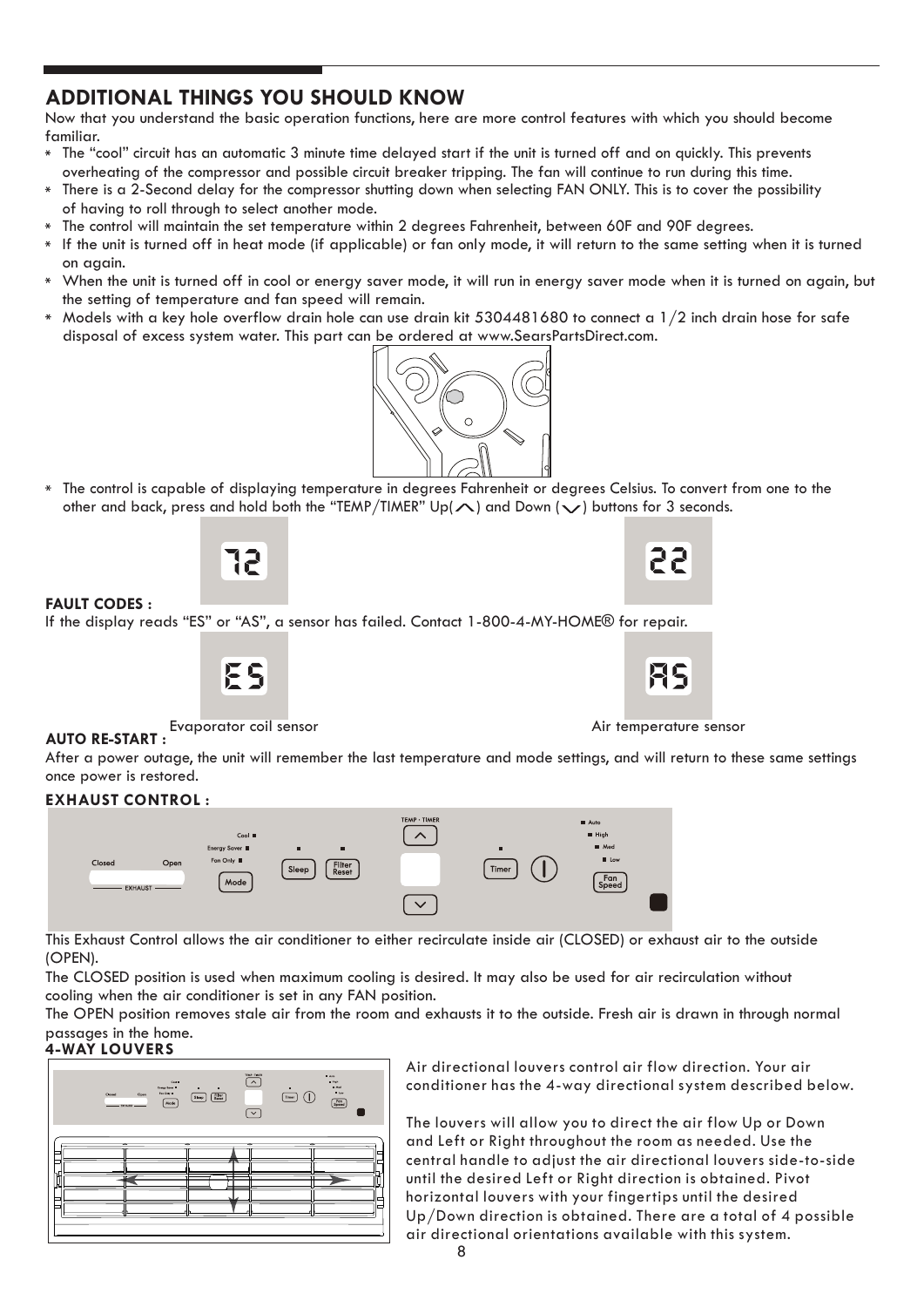| ____                                         | $\frac{1}{2} \left( \frac{1}{2} \right) \left( \frac{1}{2} \right) \left( \frac{1}{2} \right) \left( \frac{1}{2} \right) \left( \frac{1}{2} \right) \left( \frac{1}{2} \right) \left( \frac{1}{2} \right) \left( \frac{1}{2} \right) \left( \frac{1}{2} \right) \left( \frac{1}{2} \right) \left( \frac{1}{2} \right) \left( \frac{1}{2} \right) \left( \frac{1}{2} \right) \left( \frac{1}{2} \right) \left( \frac{1}{2} \right) \left( \frac{1}{2} \right) \left( \frac$ |
|----------------------------------------------|----------------------------------------------------------------------------------------------------------------------------------------------------------------------------------------------------------------------------------------------------------------------------------------------------------------------------------------------------------------------------------------------------------------------------------------------------------------------------|
| ╥╖<br>-<br><b>TELESCO</b><br><b>TTT</b><br>m | -<br>—<br>÷<br>$-\infty$<br>Ш<br>ᡣ᠇                                                                                                                                                                                                                                                                                                                                                                                                                                        |

**Care and Cleaning** Clean your air conditioner occasionally to keep it looking new. **Be sure to unplug the unit before cleaning to prevent shock or fire hazards**.

#### **Air Filter Cleaning**

The air filter should be checked at least once a month to see if cleaning is necessary. Trapped particles in the filter can build up and block air from flowing to cooling coils and cause an accumulation of frost on the cooling coils.

- Grasp the filter by the center and pull up and out.
- Wash the filter using liquid dishwashing detergent and warm water. Rinse filter thoroughly. Gently shake excess water from the filter. Be sure filter is thoroughly dry before replacing.
- Or instead of washing, you may vacuum the filter clean.

#### **Cabinet Cleaning**

- Be sure to unplug the air conditioner to prevent shock or fire hazard. The cabinet and front may be dusted with an oil-free cloth or washed with a cloth dampened in a solution of warm water and mild liquid dishwashing detergent. Rinse thoroughly and wipe dry.
- Never use harsh cleaners, wax or polish on the cabinet front.
- Be sure to wring excess water from the cloth before wiping around the controls. Excess water in or around the controls may cause damage to the air conditioner.
- Plug in air conditioner.

#### **Winter Storage**

If you plan to store the air conditioner during the winter, remove it carefully from the window according to the installation instructions. Cover it with cloth or return it to the original carton.

**NOTE: Store air conditioner in a dry place in upright position (horizontal with base down).**



- **Energy Saving Ideas** The capacity of the room air conditioner must fit the room size for efficient and satisfactory operation.
	- Install the room air conditioner on the shady side of your home. A window that faces north is best because it is shaded most of the day.
	- Do not block inside airflow around air conditioner with blinds, curtains or furniture; or outside with shrubs, enclosures, or other buildings.
	- Close the fireplace damper, floor and wall registers so cool air does not escape up the chimney and into the duct work.
	- Keep blinds and drapes in other windows closed during the sunniest part of the day.
	- Clean the air filter as recommended in the section "Care and Cleaning."
	- Proper insulation and weather stripping in your home will help keep warm air out and cool air in.
	- External house shading with trees, plants or awnings will help reduce the  $\ast$ air conditioner's work load.
	- Operate heat producing appliances such as ranges, washers, dryers and dishwashers during the coolest part of the day.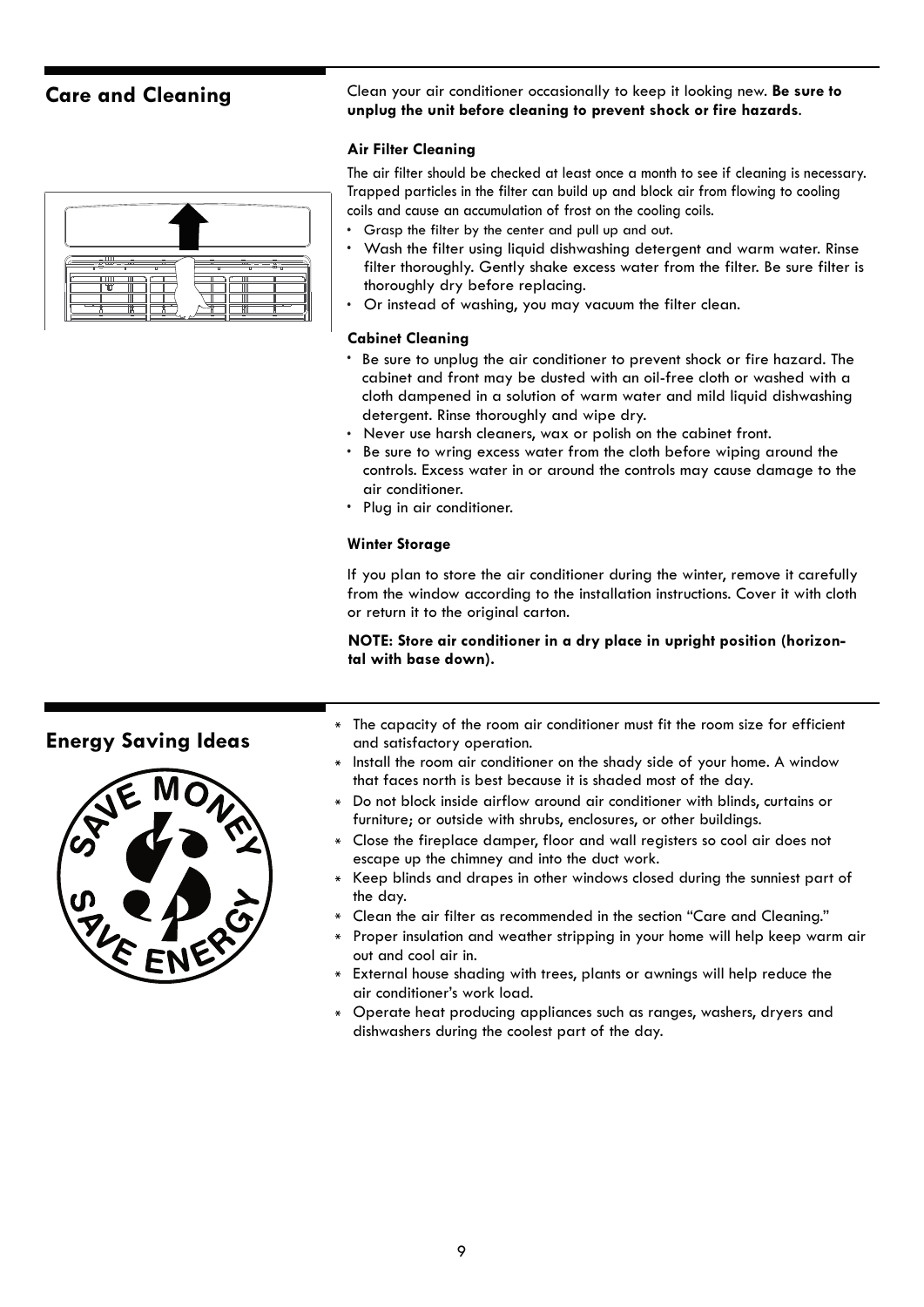

## **Room Air Conditioner Troubleshooting Guide**

#### **THE AIR CONDITIONER WILL NOT OPERATE**

| Check if                                                               | Then                                                                                                                      |  |
|------------------------------------------------------------------------|---------------------------------------------------------------------------------------------------------------------------|--|
| Power supply cord is disconnected                                      | Firmly push the cord into a live wall outlet having proper voltage. (Page 4)                                              |  |
| House fuse has blown or circuit breaker tripped                        | Replace the fuse with a time delay type or reset the circuit breaker. (Page 4)                                            |  |
| Power is OFF.                                                          | Push ON/OFF Button to turn ON. (Page 6)                                                                                   |  |
| Temperature setting is warmer than room temperature.                   | Set temperature to a lower setting. (Page 6)                                                                              |  |
| Unit was turned OFF and ON too quickly.                                | Built-in delay will prevent compressor from turning on for 3 minutes.                                                     |  |
| Timer shut unit OFF.                                                   | Push ON/OFF Button to turn unit ON. (Page 6)                                                                              |  |
| Touch Pad and Remote not responding.                                   | Unit is in a locked mode. Unplug unit for 10 seconds, and then plug in again and<br>the controls will reset. (Page 4)     |  |
| Power Cord has tripped                                                 | Press the RESET button on the plug head. (Page 4)                                                                         |  |
| THE AIR CONDITIONER BLOWS FUSES OR TRIPS CIRCUIT BREAKER               |                                                                                                                           |  |
| Check if                                                               | Then                                                                                                                      |  |
| House fuse has blown or circuit breaker tripped.                       | Replace the fuse with a time delay type or reset the circuit breaker. (Page 4)                                            |  |
| Too many electrical devices are being used on the same circuit.        | Unplug or relocate electrical devices being shared on same circuit.                                                       |  |
| Unit is rated over 7.5 amps.                                           | Unit should be plugged into a single circuit outlet.                                                                      |  |
| Unit is plugged into an extension cord.                                | Do not use an extension cord to run the unit. (Page 4)                                                                    |  |
| Unit was turned OFF and ON too quickly.                                | Turn unit OFF and wait 3 minutes before restarting. (Page 6)                                                              |  |
| THE AIR CONDITIONER TURNS ON AND OFF BY ITSELF                         |                                                                                                                           |  |
| Check if                                                               | Then $\ldots$                                                                                                             |  |
| Outside temperature is extremely hot.                                  | Set fan speed at the fastest setting for maximum cooling. (Page 6)                                                        |  |
| <b>ENERGY SAVER feature is on.</b>                                     | ENERGY SAVER feature does not circulate air continually. Set mode to COOL for<br>constant air circulation. (Page 5)       |  |
| Timer turned unit ON or shut unit OFF.                                 | Push ON/OFF Button to turn unit ON or OFF. (Page 6)                                                                       |  |
| THE AIR CONDITIONER DOES NOT COOL THE ROOM - ICE BEHIND FRONT PANEL    |                                                                                                                           |  |
| Check if                                                               | Then                                                                                                                      |  |
| Outside temperature is below 60°F.                                     | Set mode to FAN ONLY and fan speed to fastest setting to defrost coil. (Page 6)                                           |  |
| Filter is dirty.                                                       | Grasp the filter by the center and pull up and out. Rinse or vacuum filter. Replace<br>filter. (Page 9)                   |  |
| BTU size is too large.                                                 | A lower capacity unit may be required depending on the size of the room being<br>cooled. (Page 9)                         |  |
| THE AIR CONDITIONER DOES NOT COOL THE ROOM - NO ICE BEHIND FRONT PANEL |                                                                                                                           |  |
| Check if                                                               | Then                                                                                                                      |  |
| Filter is dirty.                                                       | Grasp the filter by the center and pull up and out. Rinse or vacuum filter.<br>Replace filter. (Page 9)                   |  |
| Temperature setting is warmer than room temperature.                   | Set temperature to a lower setting. (Page 6)                                                                              |  |
| Room temperature is below 60°F.                                        | Unit is not designed to cool below 60°F. (Page 8)                                                                         |  |
| Front of unit is blocked by furniture, drapes, blinds, etc.            | Clear away area in front of unit.                                                                                         |  |
| Back of unit is blocked by leaves, dirt, branches, etc.                | Clear away back of unit.                                                                                                  |  |
| Doors, windows, registers, etc. are open.                              | Close doors, windows, registers, etc.                                                                                     |  |
| Unit recently turned on.                                               | Allow time to cool a larger room.                                                                                         |  |
| Temperature sensor is touching the coil.                               | Remove filter then remove front. Turn end of temperature sensor away from coil.<br>Replace front and filter.              |  |
| Excessive heat in the room being cooled.                               | Use exhaust vents while cooking or bathing. Limit use of heat producing appliances<br>during the hottest part of the day. |  |
| Exhaust control is in the OPEN position.                               | Switch exhaust control to the CLOSED position. (Page 8)                                                                   |  |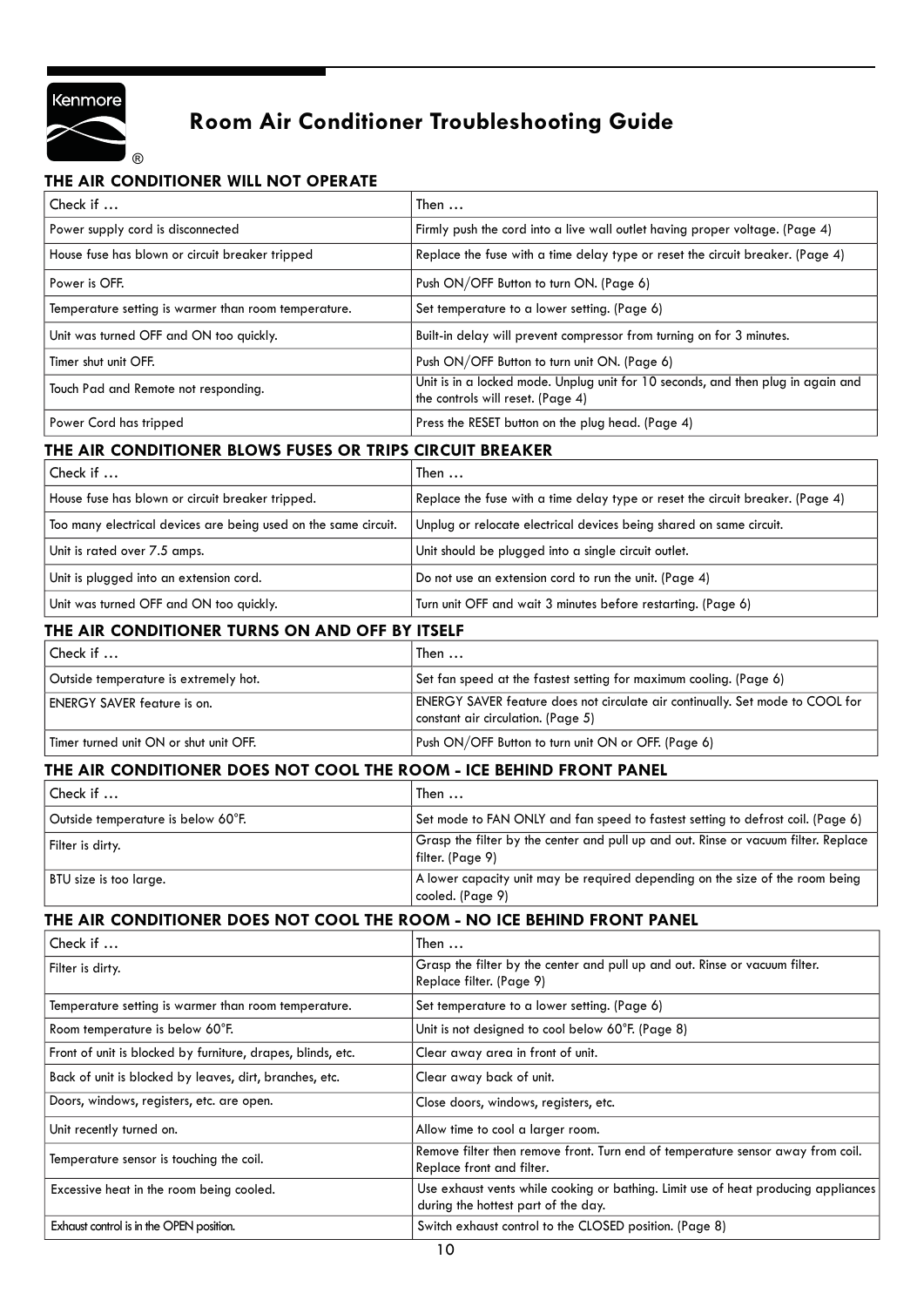## **Room Air Conditioner Troubleshooting Guide**

**(Continued)**

| THE AIR CONDITIONER RUNS TOO MUCH                             |                                                                                                                                                                                                             |  |  |  |
|---------------------------------------------------------------|-------------------------------------------------------------------------------------------------------------------------------------------------------------------------------------------------------------|--|--|--|
| Check if                                                      | Then $\ldots$                                                                                                                                                                                               |  |  |  |
| Energy Saver is chosen.                                       | Inside blower continues operating for one minute to use as much cooling that is<br>available in the evaporator.                                                                                             |  |  |  |
| Current Unit replaced an older unit.                          | Newer, higher efficiency Air Conditioner may run longer to cool the room. Total<br>energy consumption is less due to higher efficiency.                                                                     |  |  |  |
| BTU size is too small.                                        | A higher capacity unit may be required depending on the size of the room being<br>cooled. (Page 9)                                                                                                          |  |  |  |
|                                                               | WATER DRIPPING FROM AIR CONDITIONER - INSIDE ROOM                                                                                                                                                           |  |  |  |
| Check if                                                      | Then                                                                                                                                                                                                        |  |  |  |
| Unit is not properly installed.                               | Unit should be mounted on a $1/4$ " downward slope to the outside ( $1/2$ bubble on<br>a carpenter's level) to provide proper drainage. Reposition or shim cabinet as<br>necessary. DO NOT drill drain pan. |  |  |  |
| WATER DRIPPING FROM AIR CONDITIONER - OUTSIDE ROOM            |                                                                                                                                                                                                             |  |  |  |
| Check if                                                      | Then $\ldots$                                                                                                                                                                                               |  |  |  |
| Room is hot and humid.                                        | Normal operation during hot and humid days.                                                                                                                                                                 |  |  |  |
| THE REMOTE WILL NOT OPERATE AIR CONDITIONER                   |                                                                                                                                                                                                             |  |  |  |
| Check if                                                      | Then $\dots$                                                                                                                                                                                                |  |  |  |
| Batteries are not installed properly.                         | Verify batteries are installed properly. (Page 5)                                                                                                                                                           |  |  |  |
| The remote is pointed at the unit.                            | The remote may not work properly when used at extreme angles to the front of<br>the unit.                                                                                                                   |  |  |  |
| <b>TYPICAL AIR CONDITIONER SOUNDS YOU MAY HEAR</b>            |                                                                                                                                                                                                             |  |  |  |
| Check if                                                      | Then $\ldots$                                                                                                                                                                                               |  |  |  |
| High pitched whine or pulsating noise that cycles on and off. | Compressor - Normal noise due to modern high efficiency compressors. (Page 11)                                                                                                                              |  |  |  |
| Rushing air sound.                                            | Fan/Motor - Normal noise of higher efficiency fans pushing air further into the<br>room. (Page 11)                                                                                                          |  |  |  |
| Pinging or swishing sounds.                                   | Condenser - Normal noise of water hitting the condenser to increase energy<br>efficiency. (Page 11)                                                                                                         |  |  |  |
| Gurgling or hissing sounds.                                   | Evaporator - Normal noise of refrigerant passing through evaporation. (Page 11)                                                                                                                             |  |  |  |
| Beeping.                                                      | Electronic Control - Normal noise when electronic control settings are changed.                                                                                                                             |  |  |  |
| Vibration.                                                    | Unit Vibration - Due to poor wall or window construction or incorrect installation.<br>(Page 11)                                                                                                            |  |  |  |

Gurgle/Hiss

operation.

**Normal Sounds** High Pitched Whine Today's high efficiency compressors may have a high pitched whine during the cooling cycle.



Unit may vibrate and make noise because of poor wall or window construction or incorrect installation. Vibration

> Droplets of water hitting condenser during normal operation may cause "pinging or swishing" sounds. Pinging or Swishing